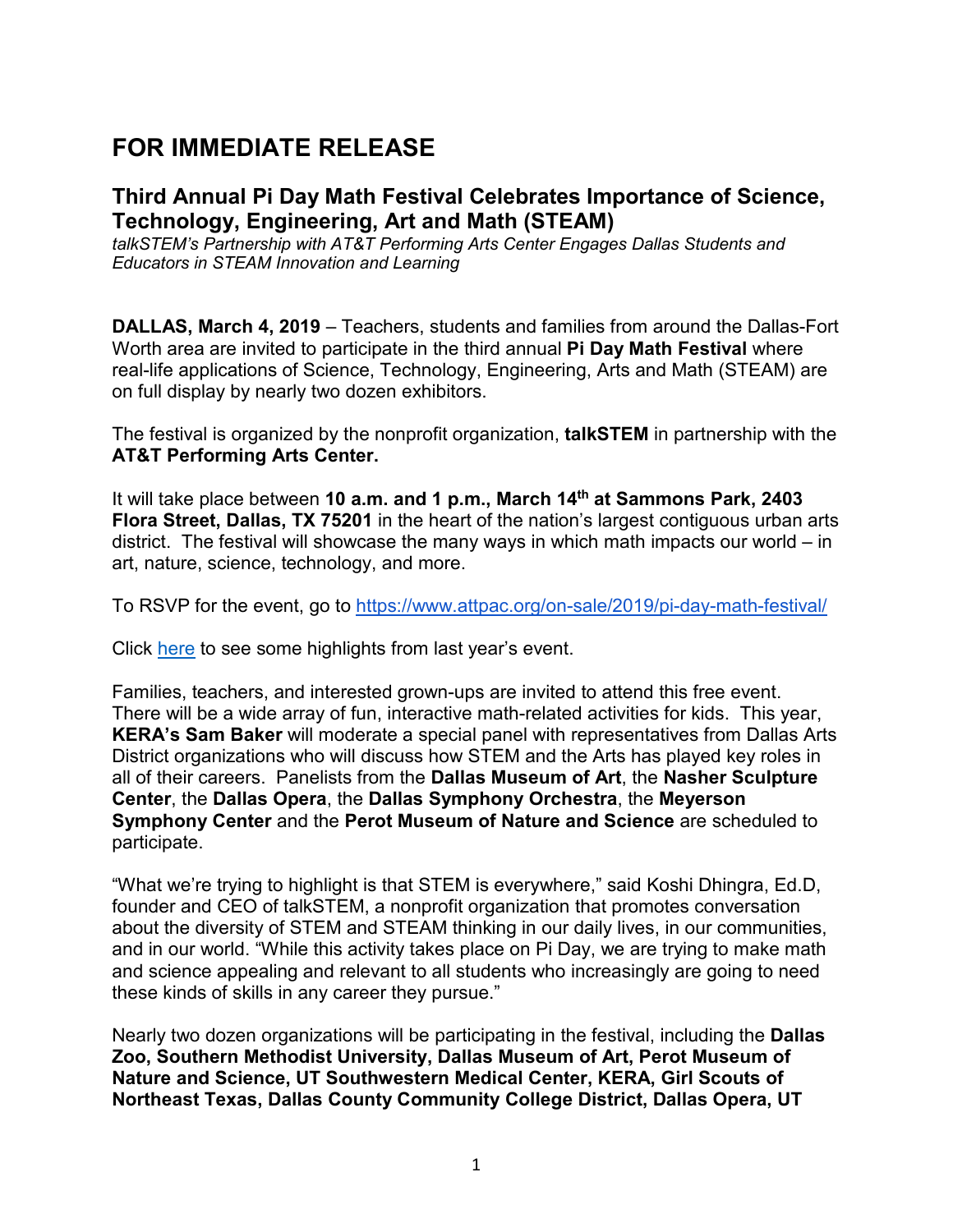# **Arlington, Dallas Public Library, Dallas Arboretum, Dallas ISD,** and **the Dallas Jazz Piano Society.**

The Pi Day Math Festival also marks the official launch of **two free programs** that are designed to promote the fact that math, as Dr. Dhingra says, is "anywhere, any place, any time." The two programs are:

- **Create Your Own walkSTEM** free programming for all schools, afterschool activities, community spaces, homeschooling groups, etc. You can download materials [here](http://talkstem.org/create-your-own-walkstem/)
- **DIY Math Festival** free programming for schools and other learning spaces, inspired by the Pi Day Math Festival, (organized by AT&T Performing Arts Center and talkSTEM.) You can download materials [here.](http://talkstem.org/diy-festival/)

To learn more about the festival or the two free programs or to interview Dr. Dhingra, contact Neil Foote, Foote Communications, [neil@neilfoote.com,](mailto:neil@neilfoote.com) 214.448.3765.

#### ###

### **ABOUT talkSTEM**

talkSTEM is a 501(c)3 organization that promotes the diversity of STEAM (Science, Technology, Engineering, Arts and Math) thinking in our daily lives, in our community, and in our world. talkSTEM was founded by Dr. Koshi Dhingra. Dhingra has a doctorate in Science Education from Teachers College, Columbia University, and has years of experience teaching at the middle and high school levels, as well as at teacher education programs. Previously, she served as a director of the Science and Engineering Education Center at the University of Texas at Dallas. Learn more about talkSTEM and its programming by visiting: [talkSTEM.org](http://www.talkstem.org/)

# ABOUT THE AT&T PERFORMING ARTS CENTER

The AT&T Performing Arts Center is a nonprofit foundation that operates and programs a 10-acre campus comprised of three premier performance venues and a park in downtown Dallas. Opening in October 2009, the Center has helped complete the 30 year vision of the Dallas Arts District.

Audiences enjoy the best and most recent from Broadway; the finest dance companies from across the globe co-presented with TITAS Presents; top concerts and performers with Center Presents; and cutting-edge speakers from the #hearhere series. Thousands of students explore and more deeply experience the arts through the Center's education program, Open Stages. Working with local service agencies, the Center provides free tickets to underserved individuals and families through Community Partners. These programs are made possible by the ongoing support of donors and members.